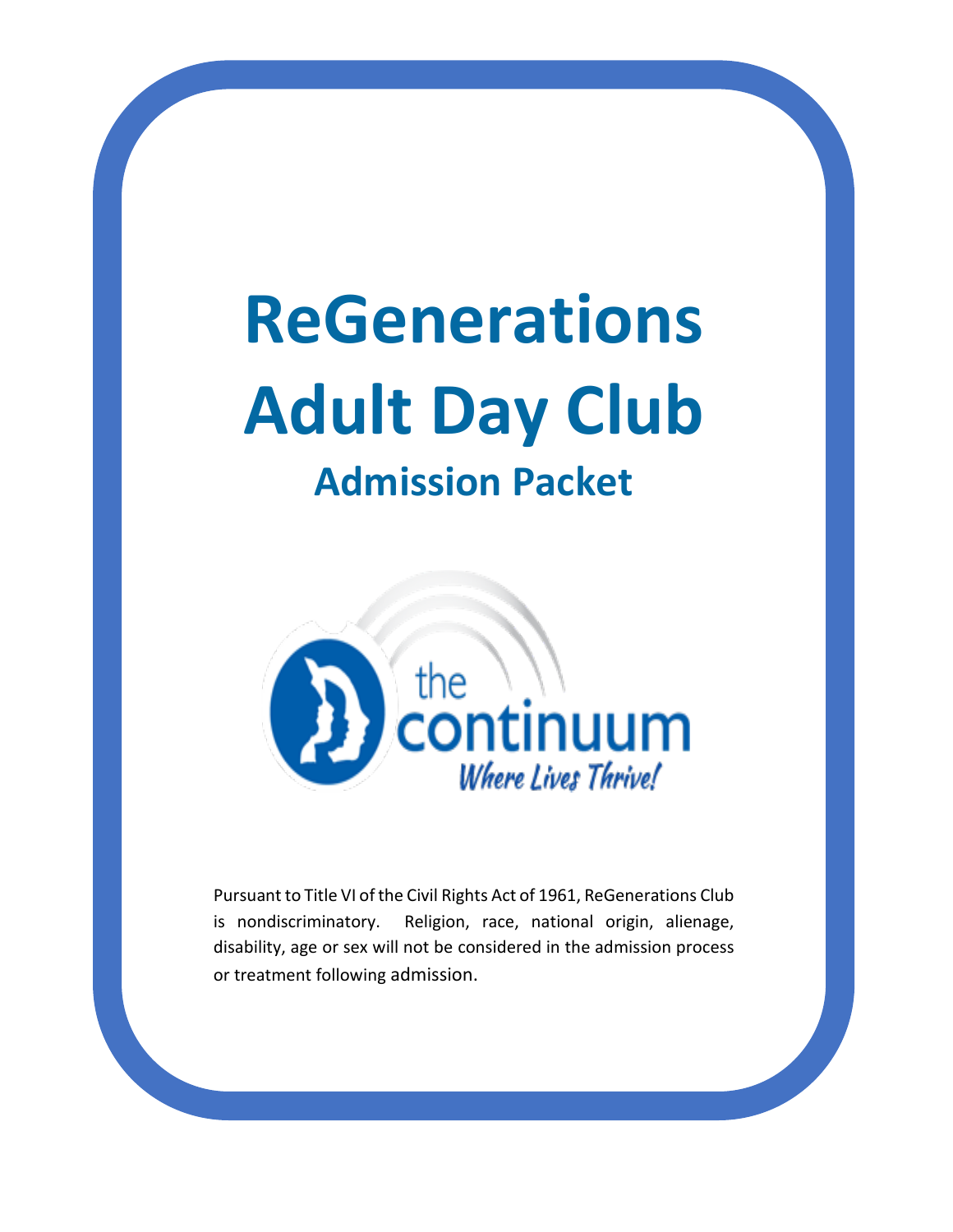

|     | <b>NAME:</b>    |
|-----|-----------------|
| lum | $\mathsf{DATF}$ |

### **INSTRUCTIONS**

- **1.** Please print out the forms and fill them out completely. We ask that a family member or close friend assist the club member in completing these forms.
- **2.** This information is extremely helpful in providing the most effective program. In addition, it will help us provide activities that are of interest to the club member. Some of the questions may not pertain to the member, if this is the case, please write "N/A" (not applicable) in the space.
- **3. Before the first day of attendance**, club members must receive and provide proof of a 2-step Tuberculosis test or Quantiferon blood test, the COVID-19 vaccine, a physical exam, and a brief medical history.
- **4.** A Referral/Prescription Request Form (page 17) must be signed by the club member's primary care doctor and returned.
- **5.** After completing this packet, you may fax, mail, or bring the packet to The Club (Attention: Christina Reynolds). Thank you for your cooperation. This information will be kept confidential.

# **PAPERWORK NEEDED TO BEGIN THE REGENERATIONS:**

- $\Box$  Completed Admission Packet
- $\Box$  2-step Tuberculosis Test or Quantiferon Blood Test Results (with results and read dates)
- □ COVID-19 Vaccination Record
- $\Box$  Physical Exam Results (within the last 6 months)
- $\Box$  Medical History and any dietary restrictions
- $\square$  Referral/Prescription Request Form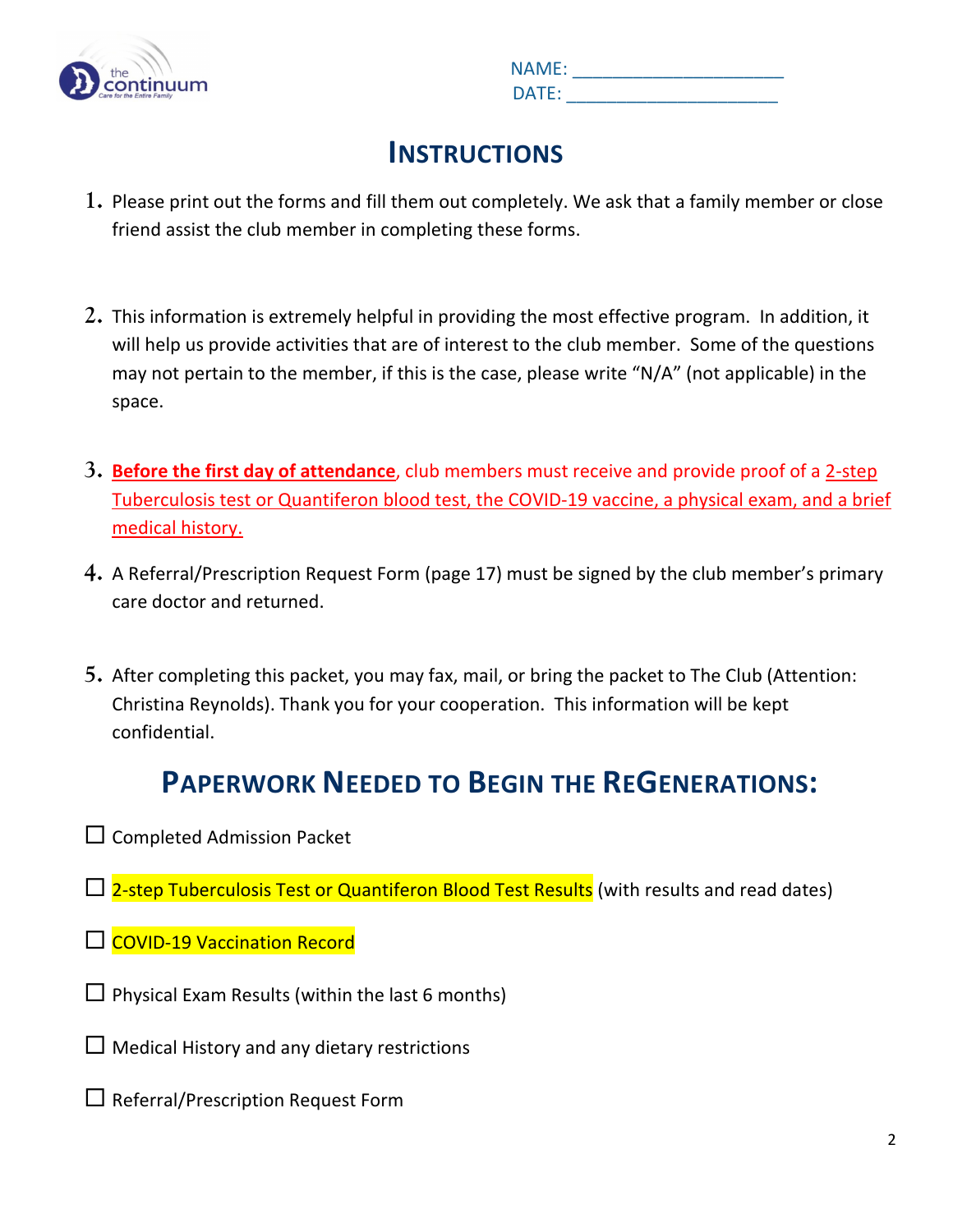

|     | <b>NAME:</b> |
|-----|--------------|
| lum | DATF         |

# **REGENERATIONS CLUB**

#### NEW CLUB MEMBER INFORMATION SHEET

|                                    | LAST          | <b>FIRST</b>                                                                                        | MI             |  |
|------------------------------------|---------------|-----------------------------------------------------------------------------------------------------|----------------|--|
|                                    |               |                                                                                                     |                |  |
|                                    | <b>STREET</b> | <b>CITY</b>                                                                                         | STATE ZIP      |  |
|                                    |               |                                                                                                     |                |  |
|                                    | <b>STREET</b> |                                                                                                     | CITY STATE ZIP |  |
|                                    |               | Please indicate if you want all correspondence from The Continuum sent in a sealed envelope         |                |  |
| marked "Confidential" Yes () No () |               |                                                                                                     |                |  |
|                                    |               |                                                                                                     |                |  |
| (PRIOR TO RETIREMENT)              |               |                                                                                                     |                |  |
|                                    |               |                                                                                                     |                |  |
|                                    |               |                                                                                                     |                |  |
|                                    |               |                                                                                                     |                |  |
|                                    |               |                                                                                                     |                |  |
|                                    | <b>HOME</b>   | <b>CELLULAR</b>                                                                                     | <b>OTHER</b>   |  |
|                                    |               | Please indicate the telephone number where you want to receive calls/messages regarding your        |                |  |
|                                    |               | appointments, billing questions, or other healthcare questions. () ________________________________ |                |  |
| <b>CARE PARTNER EMAIL ADDRESS:</b> |               |                                                                                                     |                |  |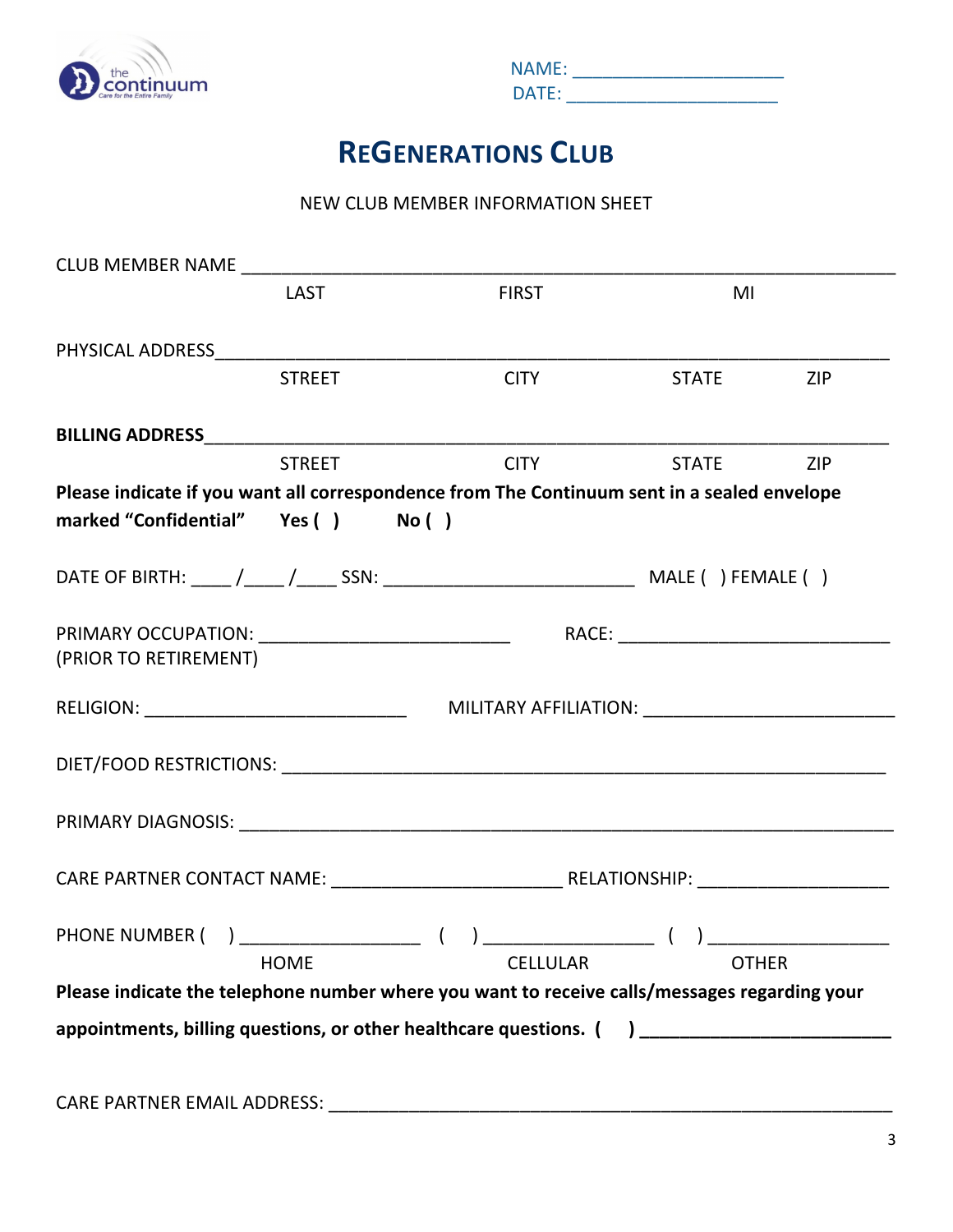

|     | <b>NAME:</b> |
|-----|--------------|
| lum | DATE:        |

# **FINANCIAL ASSISTANCE OPTIONS (1 OF 2)**

- Alzheimer's Association Grant Requirements include a primary diagnosis of a memory disorder, and caregiver must live with the recipient. **(No age requirement)**
	- o Recipient receives \$250 per quarter
	- o Stephanie Wardell…………………………………………………………... 775.786.8061
- Home and Community Based Waiver Program Requirements include: 65+ age, Medicaid recipient or Medicaid eligible, income less than \$2,094 per month, assets less than \$2,000, and must require assistance with personal care.
	- o Stephanie Allen……………………………………………………………. 775.687.0840
- Independent Living Grant (ADSD) Requirements include populations who are frail and may be at risk if unsupervised, 60 years and older, declining due to isolation, would benefit from a stimulating and social environment which could prevent or delay institutional placement, caregiver would benefit from some time away from their care recipient, and financially at risk.
	- o Christina Reynolds…………………………………………………………. 775.221.8052
- Nevada's Community Options Program for the Elderly (COPE) Requirements include 65+ age, legal Nevada resident, be at risk of institutionalization (nursing home placement) if services are not provided, and monthly income must be greater than \$2,199 (Medicaid limit) but less than (\$3,100) with countable assets of \$10,000 or less.
	- o State of NV Aging and Disability…………………………………………. 775.688.2964
- VA Grant Requirements include being enrolled at the VA. o Kirstin Hudson……………………………………………………………… 775.785.7108
- Veteran's Aid and Attendance Requirements include 65+ age, the "Aid and Attendance" of another person, and service of at least 90 days of active duty with at least 1 day during a time of war.
	- o A veteran may receive up to \$1,732 per month, a married couple up to \$2,054, and a surviving spouse may receive up to \$1,113 per month.
	- o Melissa Hartman……………………………………………………………. 775.853.5700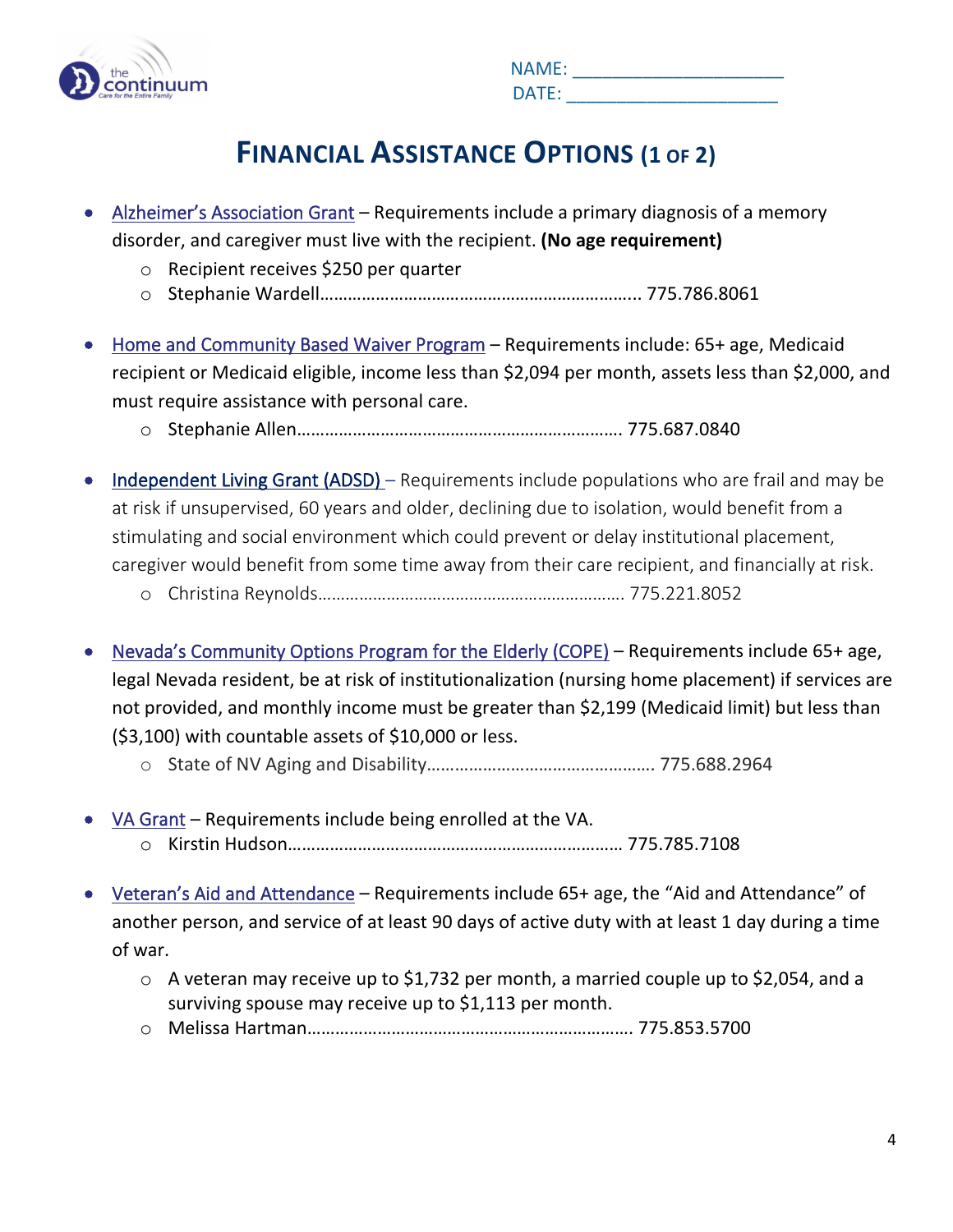

|     | <b>NAME:</b> |
|-----|--------------|
| lum | DATF<br>--   |

### **FINANCIAL ASSISTANCE OPTIONS (2 OF 2)**

• Seniors in Service – Requirements include 60+ age, care receiver has a functional impairment that necessitates someone to provide for safety and well-being in order to remain living at home, care receiver needs supervision and/or hands on assistance with most ADL's, care receiver has a family member, friend or other unpaid caregiver as primary caregiver to maintain safety and wellbeing and caregiver must reside in the same residence as the care receiver.

Seniors in Service ………………………………………………………… 775.358.3914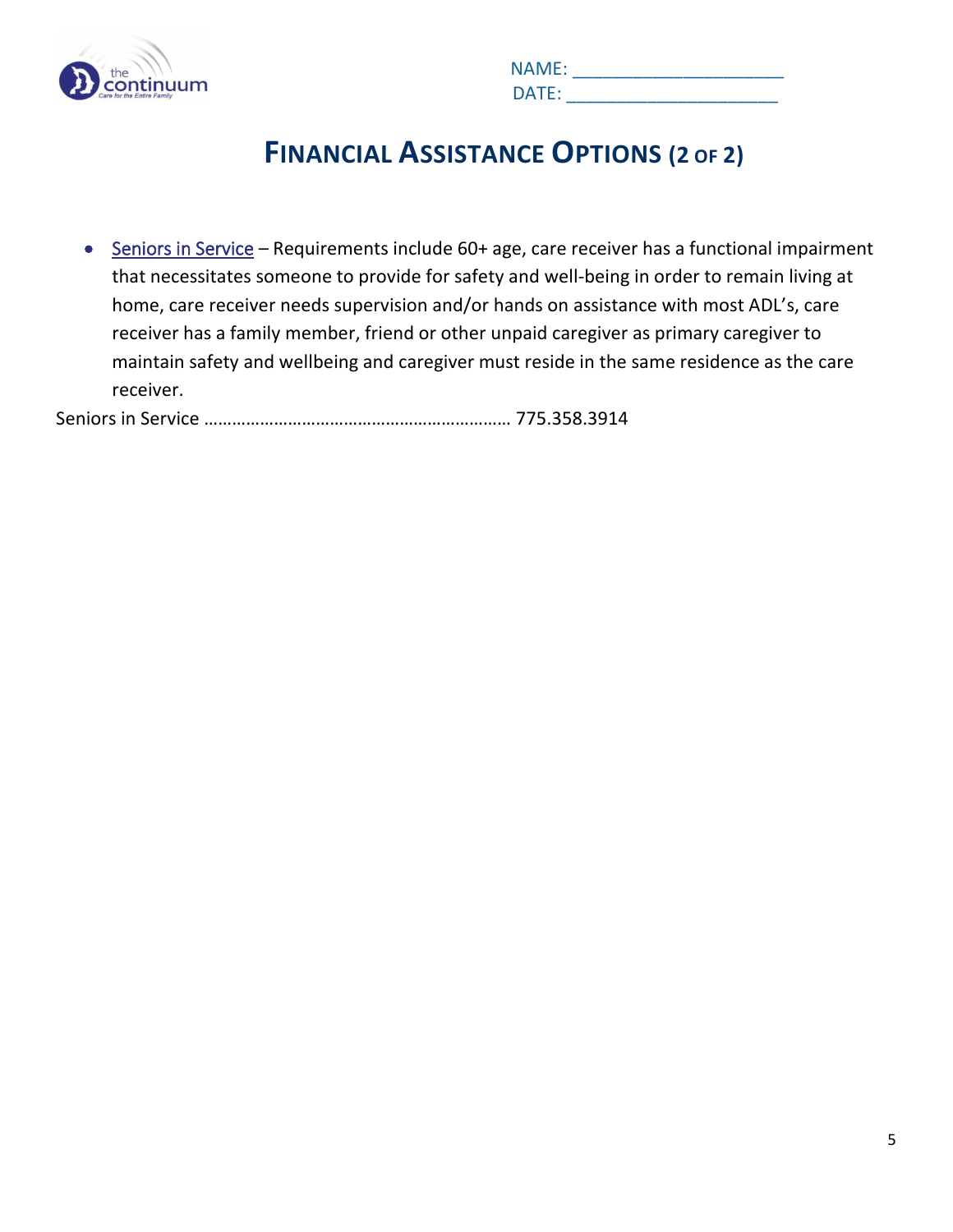

|     | <b>NAME:</b> |
|-----|--------------|
| lum | DATF         |

### **REGENERATIONS FINANCIAL AGREEMENT**

The fees are as follows:

\$70.00 Full day with Lunch

\$50.00 Half Day with Lunch\*\*

\$45.00 half Day without Lunch\*\*

\*\*The half day program hours with lunch are: 7:30 am to 1:00 pm or 12:00 pm to 5:30 pm.

A \$75.00 registration and processing fee will be paid upon completion of a pre-admission interview.

We are committed to your experience being successful. Please understand that payment of your bill is considered a part of the ReGenerations Club. The following is a statement of our Financial Policy, which we require you to read and sign prior to ReGenerations Club services.

Payment Policy: Monthly statements are mailed the  $1<sup>st</sup>$  business day of the following month. Payment is due within 30 days. Club membership may be suspended for non-payment.

I understand that ReGenerations Club is billed on a day-to-day basis, therefore I will be charged according to each day of attendance. I agree to pay The Continuum upon receipt of their statement. I understand that the financial responsibility is mine. I also understand that if club member is not going to attend The Club on a scheduled day, then I must **call by 9 am** that morning.

I have read and understand the ReGenerations Club payment policy.

| <b>Club member Name</b>                              | Date |
|------------------------------------------------------|------|
| Care Partner/Guardian/Person Responsible for Charges | Date |
| Anne Pott - ReGenerations Director                   | Date |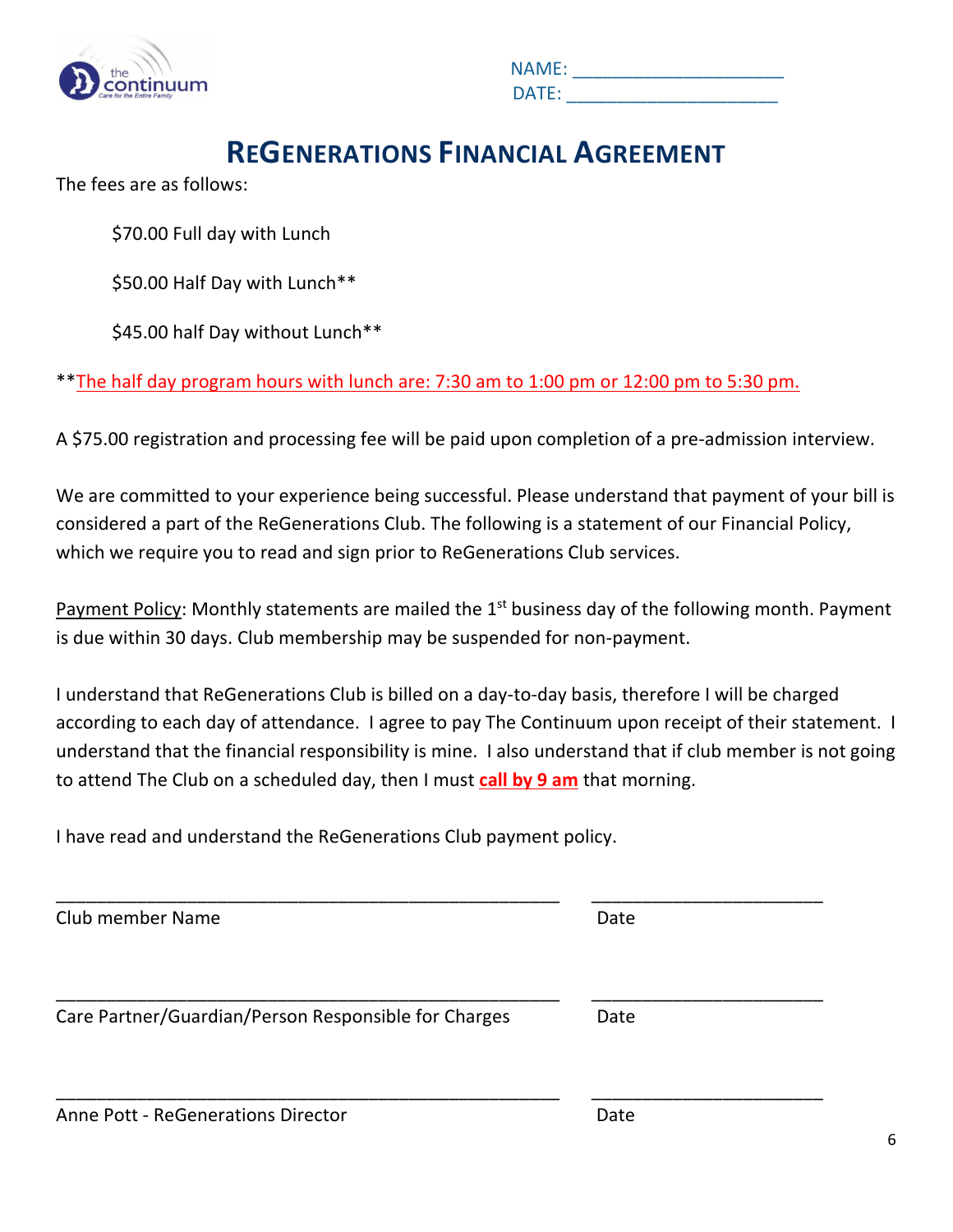

|     | <b>NAME:</b> |
|-----|--------------|
| lum | DATF         |

#### **REGENERATIONS EMERGENCY PLAN**

**Club member or care partner shall designate a physician/hospital to be called in case of an emergency. ReGenerations staff shall have the right to seek emergency treatment from paramedics should the need arise and the designated physician is unavailable.**

| emergencies. | Please list the family members or significant others, if any, whom we may inform about |  |
|--------------|----------------------------------------------------------------------------------------|--|
|              |                                                                                        |  |
|              |                                                                                        |  |
|              |                                                                                        |  |
|              | ADDRESSES OF NEXT OF KIN OR GUARDIANS NOT IN RESIDENCE:                                |  |
|              |                                                                                        |  |

\_\_\_\_\_\_\_\_\_\_\_\_\_\_\_\_\_\_\_\_\_\_\_\_\_\_\_\_\_\_\_\_\_\_\_\_\_\_\_\_\_\_\_\_\_\_\_\_\_\_\_\_ \_\_\_\_\_\_\_\_\_\_\_\_\_\_\_\_\_\_

Member/Care Partner/Guardian Signature data and the Date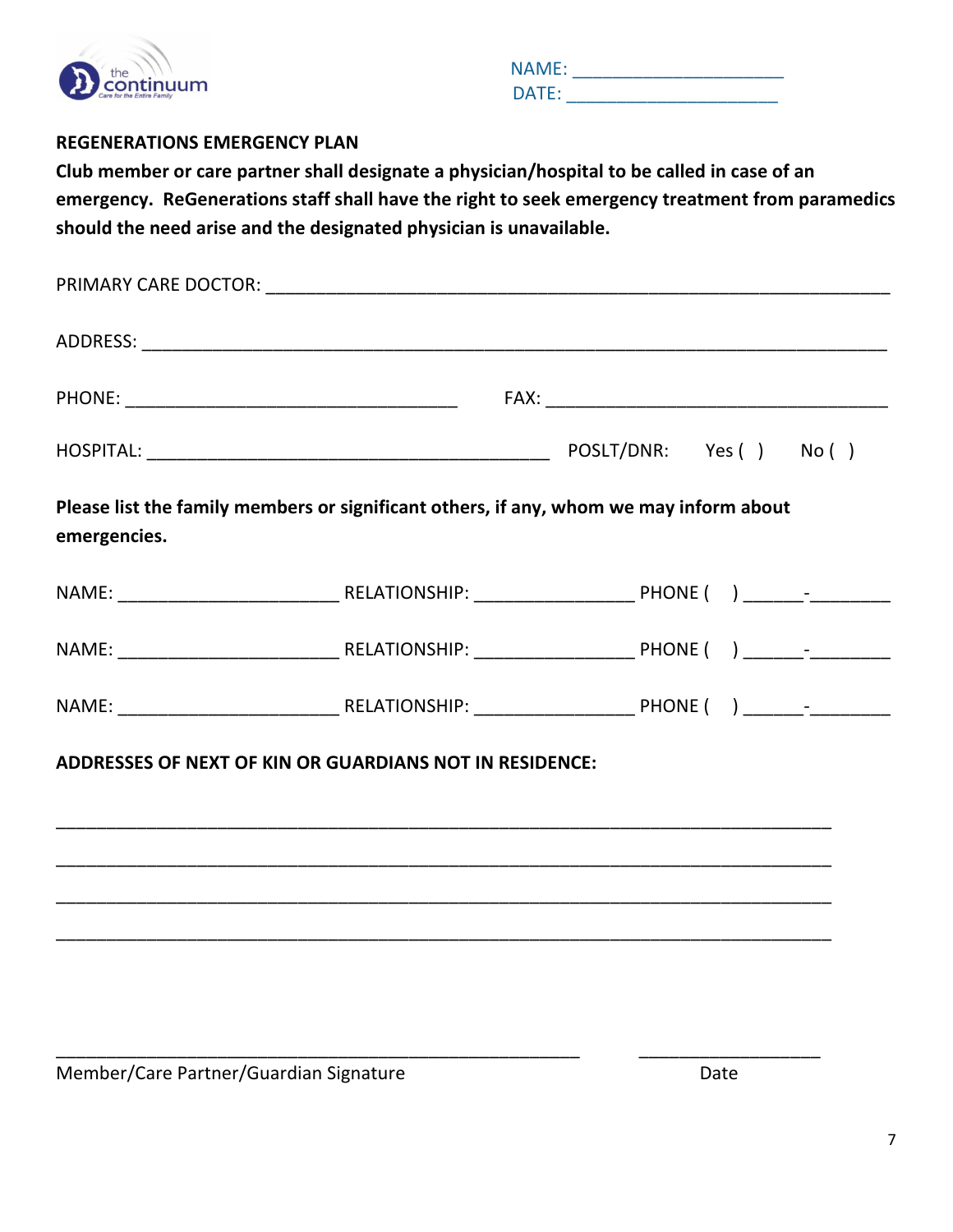

 NAME: \_\_\_\_\_\_\_\_\_\_\_\_\_\_\_\_\_\_\_\_\_ DATE: \_\_\_\_\_\_\_\_\_\_\_\_\_\_\_\_\_\_\_\_\_

#### **ReGenerations Medical Information:**

| Describe any major illnesses or accidents in addition to primary diagnosis: _______________________                                                                                       |  |
|-------------------------------------------------------------------------------------------------------------------------------------------------------------------------------------------|--|
| ,我们也不能在这里的,我们也不能在这里的人,我们也不能在这里的人,我们也不能在这里的人,我们也不能在这里的人,我们也不能在这里的人,我们也不能在这里的人,我们也不<br>Personality characteristics prior to onset (outgoing, shy, social, etc.): __________________________ |  |
|                                                                                                                                                                                           |  |
| Is club member continent? Yes/No________________________Daytime: ___________________________________                                                                                      |  |
| Does club member wear glasses? Yes/No__________ Reading? ______________ All the time? ________                                                                                            |  |
| Does club member have hearing loss? Yes/No_______ Right Ear? ________ Left Ear? ________ Both                                                                                             |  |
| Ears? _______ Hearing Aid? _______ Wear dentures? Yes/No____ Partial? ____ Complete? _______                                                                                              |  |
|                                                                                                                                                                                           |  |
|                                                                                                                                                                                           |  |
|                                                                                                                                                                                           |  |
|                                                                                                                                                                                           |  |
|                                                                                                                                                                                           |  |
| $\mathbf{r}$ and $\mathbf{r}$ are assumed as the set of $\mathbf{r}$ and $\mathbf{r}$ are assumed as the set of $\mathbf{r}$                                                              |  |

Is club member a fall risk? Yes/No \_\_\_\_\_\_\_\_\_\_\_\_\_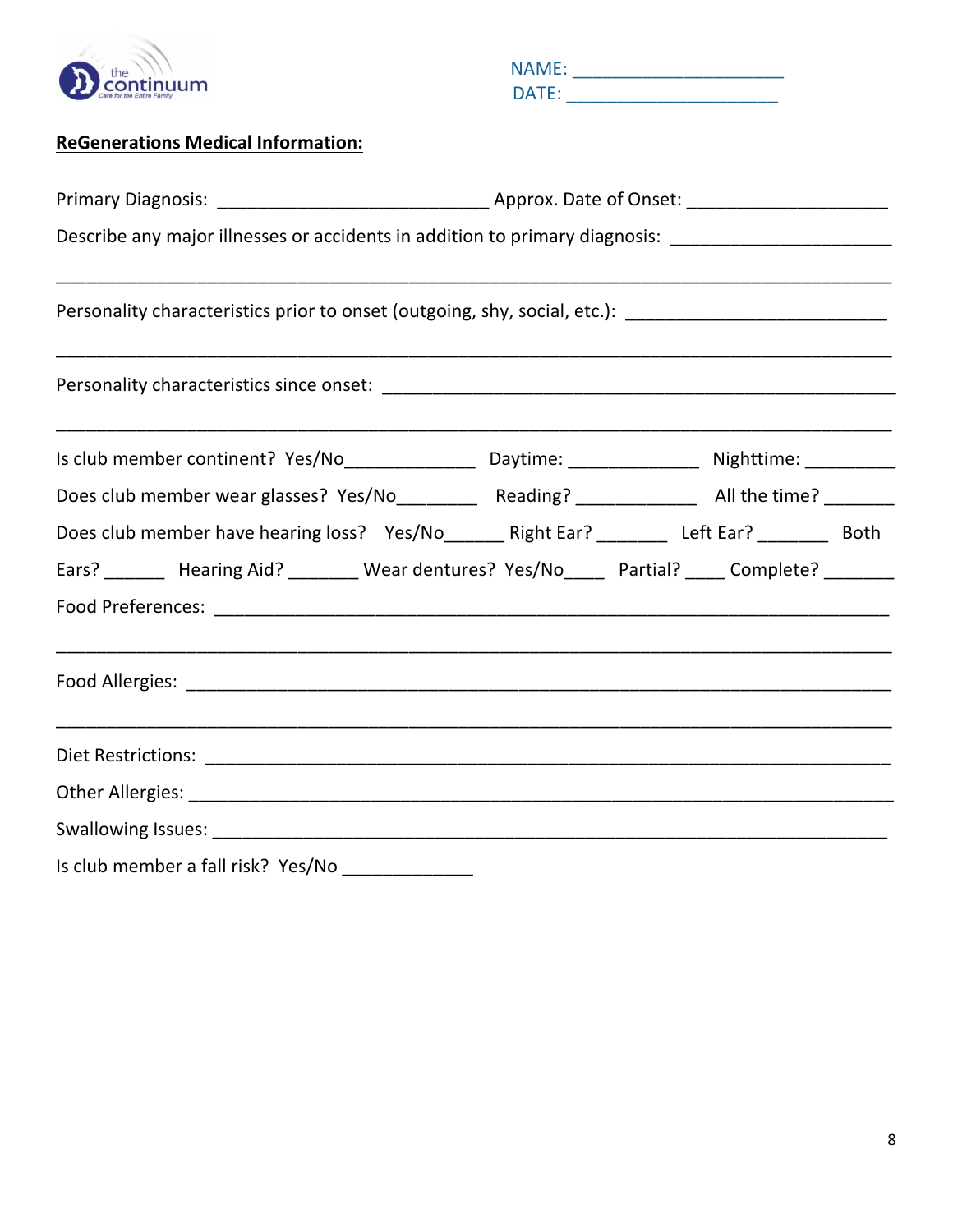

|     | <b>NAME:</b> |
|-----|--------------|
| lum | DATE:        |

# **REGENERATIONS REFERRAL/PRESCRIPTION REQUEST**

This form must be signed by club member's physician (M.D., P.A., or Nurse Practitioner)

**Date:** \_\_\_\_\_\_\_\_\_\_\_\_\_\_\_\_\_\_\_\_\_\_\_\_\_\_\_\_\_\_\_\_\_\_\_\_\_\_\_\_\_\_\_\_\_\_

**Patient's Name:** \_\_\_\_\_\_\_\_\_\_\_\_\_\_\_\_\_\_\_\_\_\_\_\_\_\_\_\_\_\_\_\_\_\_\_\_\_

**Date of Birth:**  $\blacksquare$ 

Please mark which rehabilitation services are being prescribed for the patient:

- $\Box$  Adult Day Services: ReGenerations Adult Day Club
- $\Box$  Speech- Language Therapy
- $\Box$  Occupational Therapy
- $\Box$  Physical Therapy

In regard to Adult Day Services, I certify that I have reviewed the health history and examined this person and found him/her to be free of communicable/contagious diseases and is presently in good health, not lacking in stamina and capable of attendance as a member in an adult day care setting for five (5) or more hours.

#### **Dr. Signature Dr.** Signature **and the set of the set of the set of the set of the set of the set of the set of the set of the set of the set of the set of the set of the set of the set of the set of the set of the set o**

#### **Printed Name** \_\_\_\_\_\_\_\_\_\_\_\_\_\_\_\_\_\_\_\_\_\_\_\_\_\_\_\_\_\_\_\_\_\_\_\_\_\_\_\_\_\_\_\_\_\_\_\_\_\_\_\_\_\_\_

Please contact ReGenerations Adult Day Club with any questions or concerns regarding this patient. We appreciate your willingness to assist us in the provision of comprehensive care. Thank You,

Anne Pott ReGenerations Adult Day Club Director The Continuum

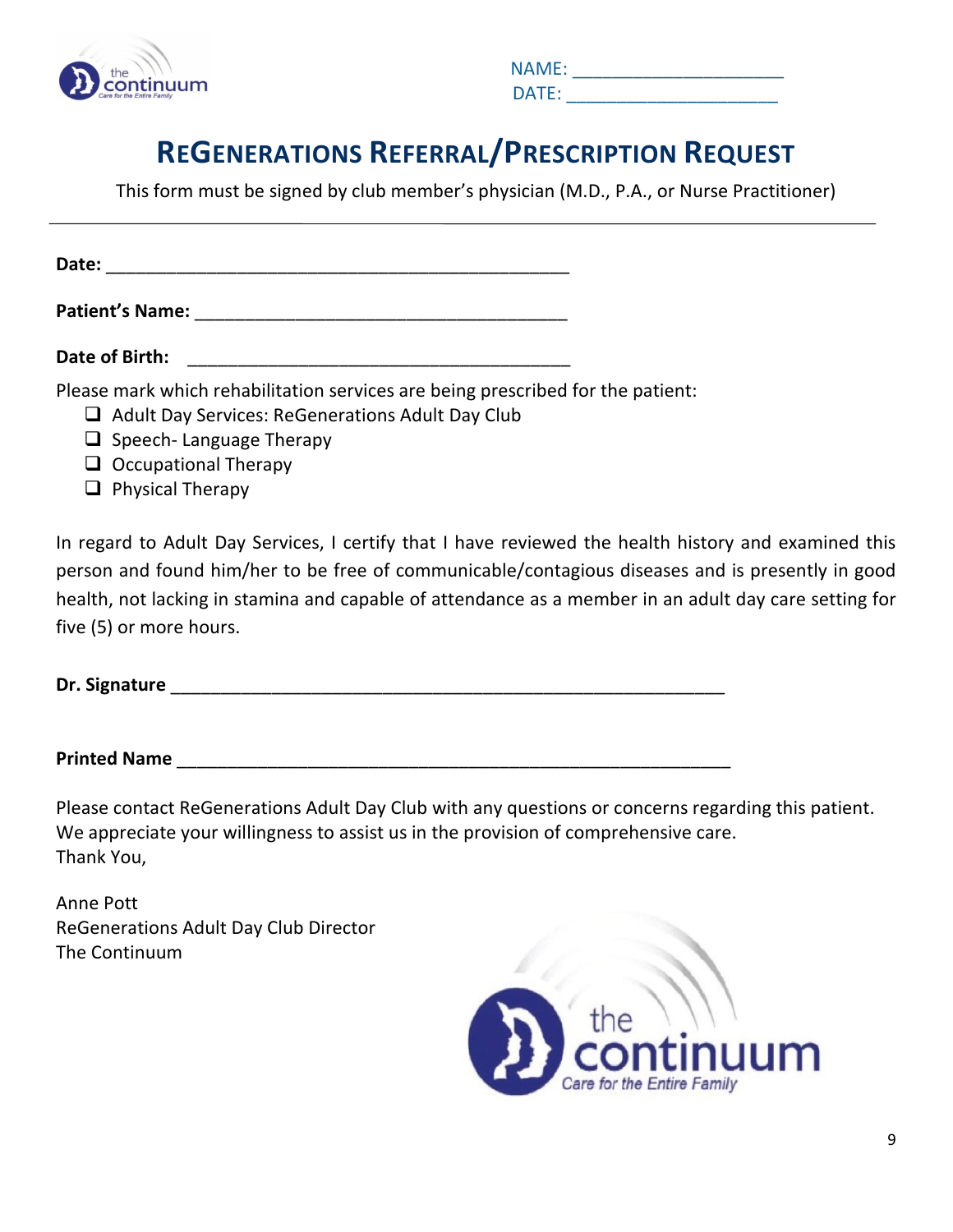

|     | <b>NAME:</b>    |
|-----|-----------------|
| lum | $\mathsf{DATF}$ |

### **REGENERATIONS PHYSICAL EXAMINATION REPORT**

This form must be completed and signed by the club member's physician (M.D., P.A., or Nurse Practitioner) and returned to ReGenerations Adult Day Club **prior to admission**.

| Name:              | Birthday: ___ |       | Today's Date |  |
|--------------------|---------------|-------|--------------|--|
| Primary Diagnosis: |               |       |              |  |
| Blood Pressure:    | Pulse:        | Resp: | Weight:      |  |

Please list any conditions that might restrict Club Member's activities or require special attention at ReGenerations Adult Day Club (physical, emotional, mental, immune system, contagious illness, allergies, special equipment, dietary restrictions, etc.)

| Medications (or please attach a list): |            |         |                |             |  |
|----------------------------------------|------------|---------|----------------|-------------|--|
| Name:                                  | Taken for: | #Taken: | Times per day: | Date begun: |  |
|                                        |            |         |                |             |  |
|                                        |            |         |                |             |  |
|                                        |            |         |                |             |  |
|                                        |            |         |                |             |  |

I certify that I have reviewed the health history and examined this person and found him/her to be free of communicable/contagious diseases and is presently in good health, not lacking in stamina and capable of attendance as a member in an adult day care setting for five (5) or more hours a day.

| <b>Physician Signature:</b> | Date:  |
|-----------------------------|--------|
|                             |        |
| <b>Printed Name:</b>        | Phone: |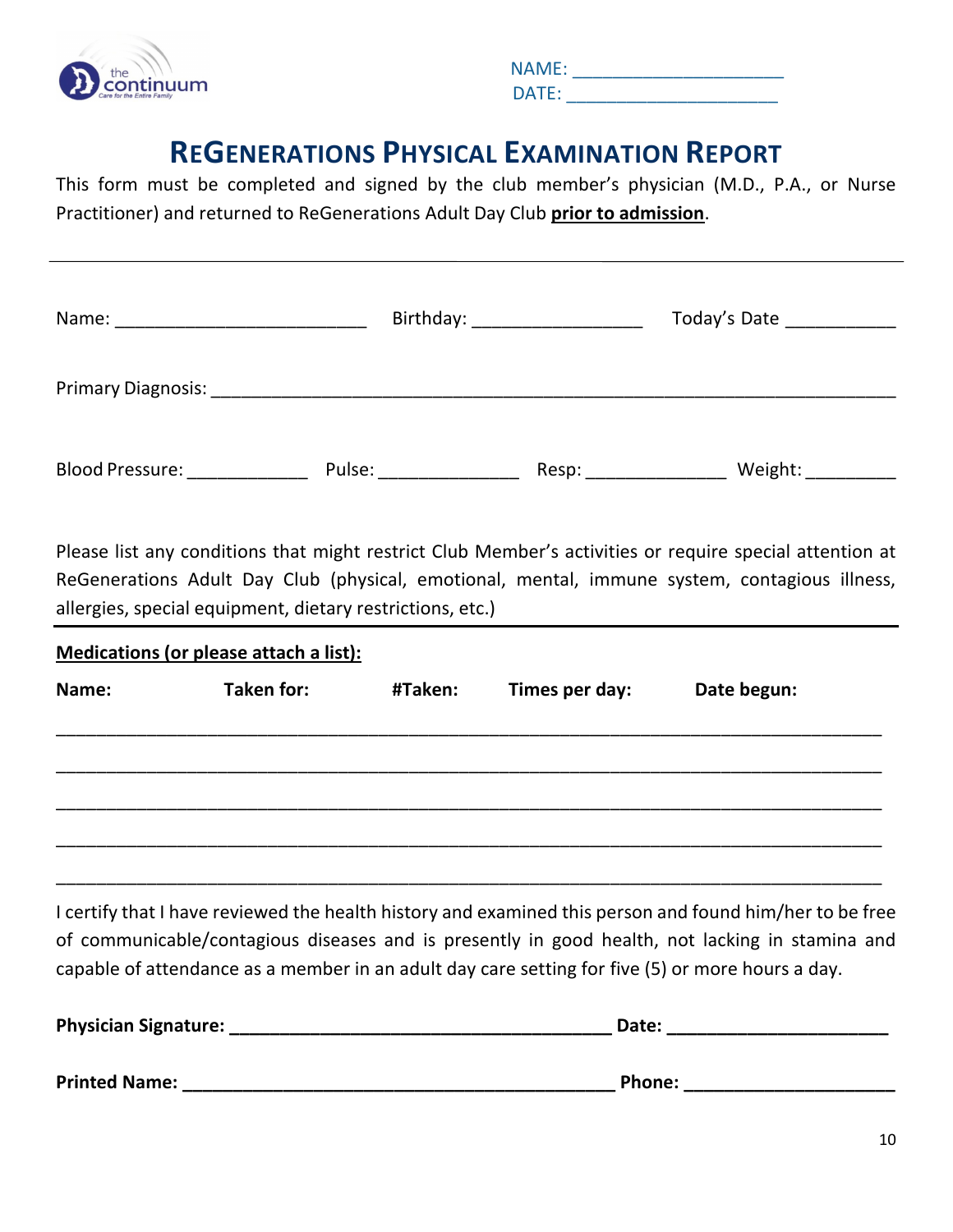

|     | <b>NAME:</b>    |
|-----|-----------------|
| lum | $\mathsf{DATF}$ |

# **REGENERATIONS SOCIAL HISTORY (1 OF 3)**

| <b>General Information:</b>                                                                                    |  |  |
|----------------------------------------------------------------------------------------------------------------|--|--|
| Married: _______________ Date: _____________________ Single: ___________________ Divorced: ______________      |  |  |
| Widowed: ______________ Date: ______________________                                                           |  |  |
|                                                                                                                |  |  |
|                                                                                                                |  |  |
|                                                                                                                |  |  |
| <b>Travel Experience:</b>                                                                                      |  |  |
| <b>School and Work History:</b>                                                                                |  |  |
|                                                                                                                |  |  |
|                                                                                                                |  |  |
|                                                                                                                |  |  |
|                                                                                                                |  |  |
|                                                                                                                |  |  |
|                                                                                                                |  |  |
| Service-connected exposures/injuries/conditions:                                                               |  |  |
| Comfort level in talking about service history:                                                                |  |  |
| Date of Retirement: ________________________________Speak more than one language? ____________________________ |  |  |
| Does club member do any writing? __________________ Does club member read? _______________________             |  |  |
|                                                                                                                |  |  |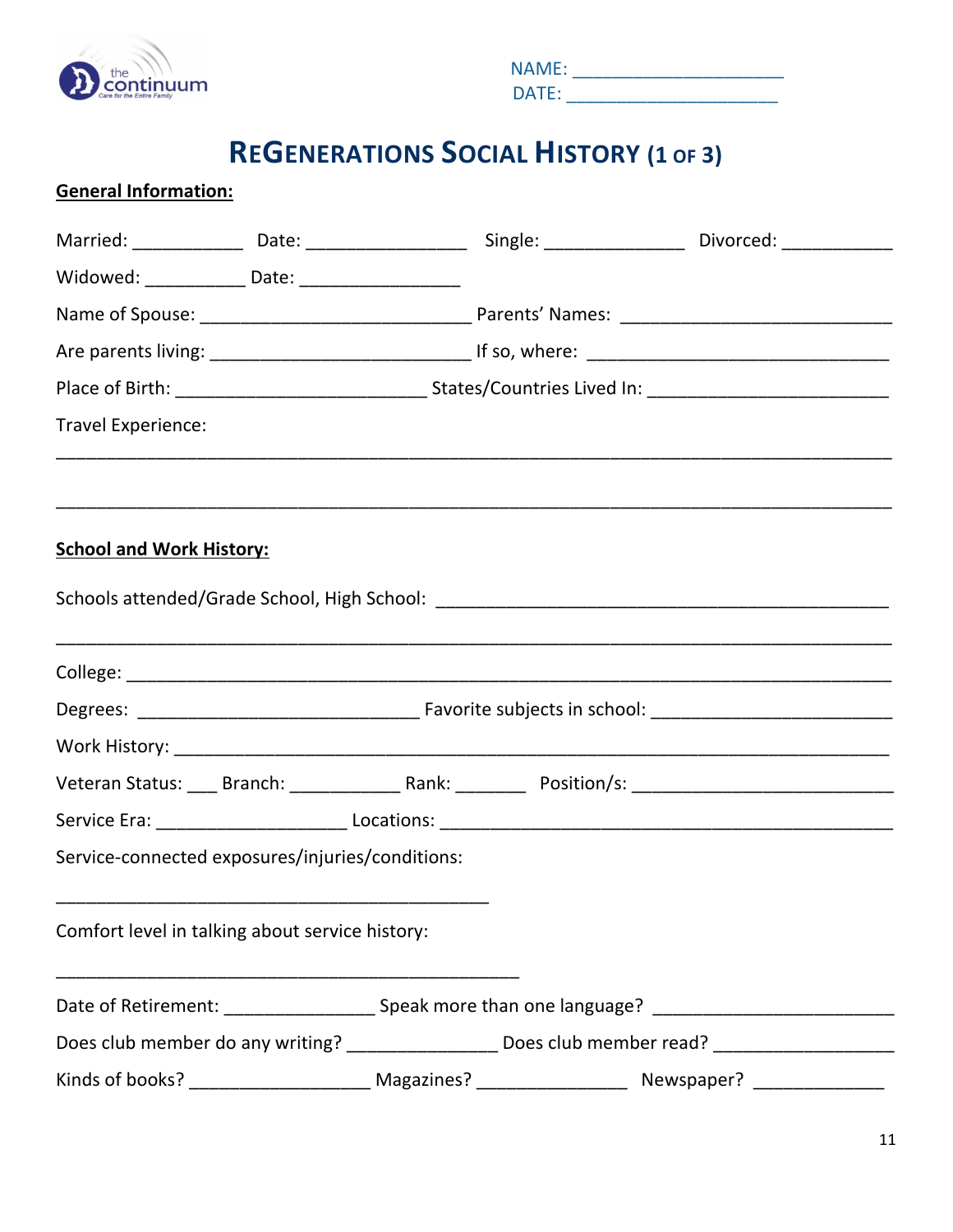

| <b>NAME:</b> |  |  |  |  |
|--------------|--|--|--|--|
| DATE:        |  |  |  |  |

# **REGENERATIONS SOCIAL HISTORY (2 OF 3)**

| <b>Personal Interests:</b>                                                   |                                                                                                               |
|------------------------------------------------------------------------------|---------------------------------------------------------------------------------------------------------------|
|                                                                              |                                                                                                               |
|                                                                              | Outdoor Recreation: _________________________________ Indoor Recreation: __________________________           |
|                                                                              | Play any musical instruments: ____________________ Other skills/talents (art, typing, sports, singing, etc.): |
|                                                                              |                                                                                                               |
| Any additional information that may be helpful to staff:                     |                                                                                                               |
|                                                                              |                                                                                                               |
| <b>Family Goals and Information:</b>                                         |                                                                                                               |
|                                                                              |                                                                                                               |
| What are the goals of the club member?                                       |                                                                                                               |
| If applicable, what type of positive reinforcement may motivate club member? |                                                                                                               |
|                                                                              |                                                                                                               |
| Reaction of friends and relatives since onset:                               |                                                                                                               |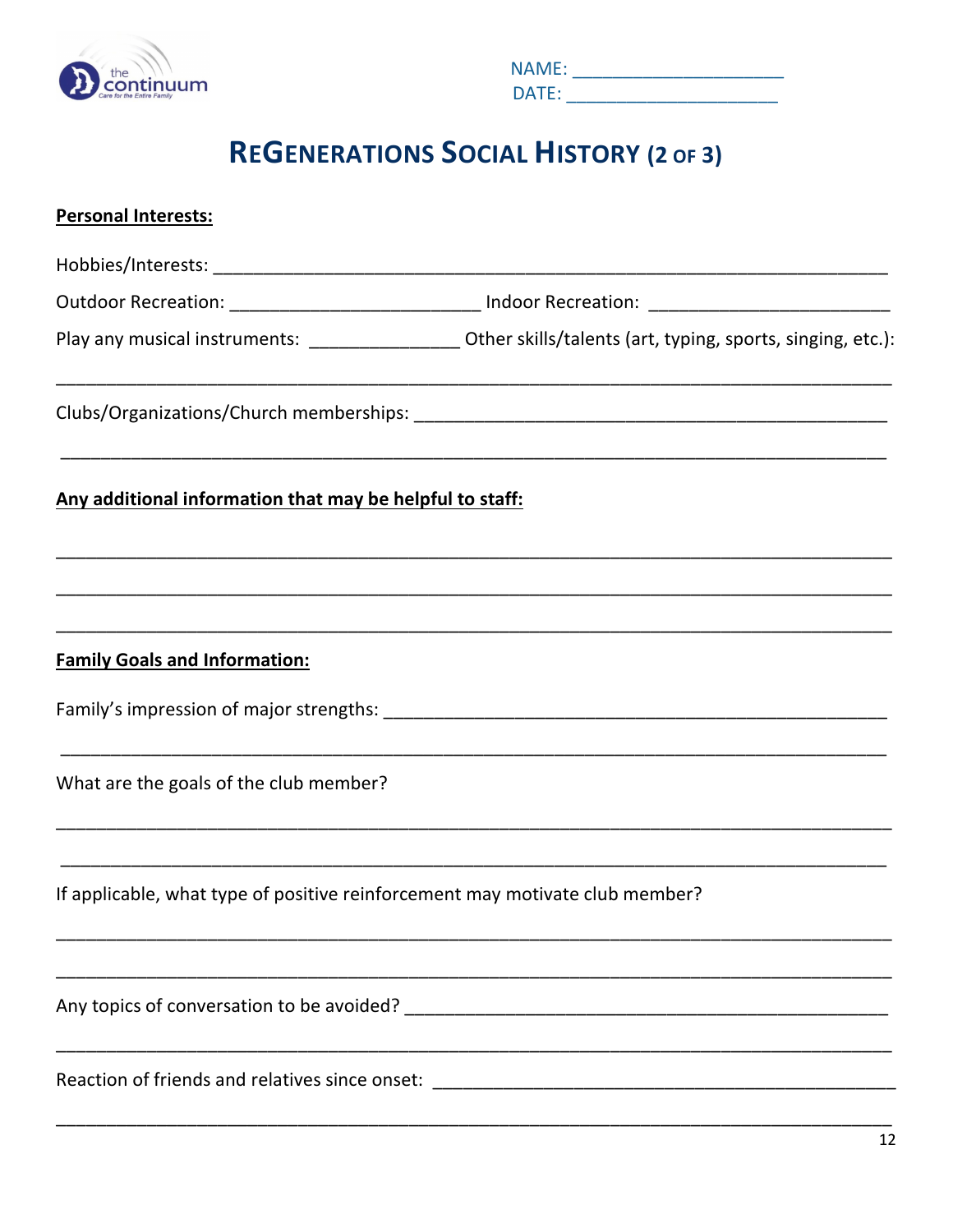

| <b>NAME:</b> |  |  |  |  |  |
|--------------|--|--|--|--|--|
| DATE:        |  |  |  |  |  |

# **REGENERATIONS SOCIAL HISTORY (3 OF 3)**

|                               | <b>Club Member's Children and Grandchildren:</b>                |              |             |  |  |
|-------------------------------|-----------------------------------------------------------------|--------------|-------------|--|--|
| <b>Name</b>                   | <b>Nickname</b>                                                 | Relationship | City, State |  |  |
|                               |                                                                 |              |             |  |  |
|                               |                                                                 |              |             |  |  |
|                               |                                                                 |              |             |  |  |
| <b>Other Close Relatives:</b> |                                                                 |              |             |  |  |
| <b>Name</b>                   | <b>Nickname</b>                                                 | Relationship | City, State |  |  |
|                               |                                                                 |              |             |  |  |
|                               |                                                                 |              |             |  |  |
|                               |                                                                 |              |             |  |  |
|                               | Close Friends/Associates (neighbors, church, co-workers, etc.): |              |             |  |  |
| <b>Name</b>                   | <b>Nickname</b>                                                 | Relationship | City, State |  |  |
|                               |                                                                 |              |             |  |  |
|                               |                                                                 |              |             |  |  |
|                               |                                                                 |              |             |  |  |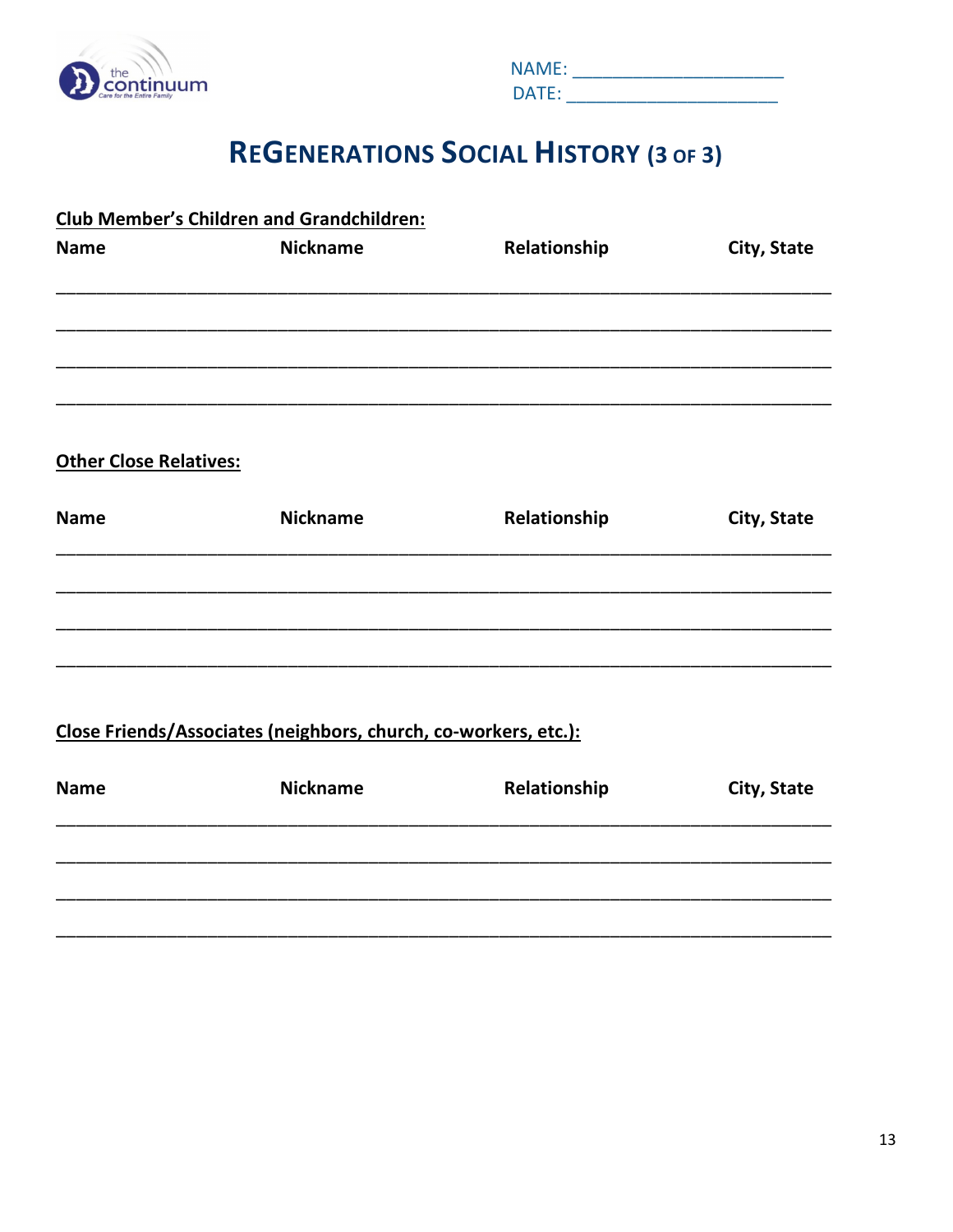

|     | <b>NAME:</b>    |
|-----|-----------------|
| lum | $\mathsf{DATF}$ |

# **REGENERATIONS CLUB POLICIES**

• **A 2-step Tuberculosis (TB) test is required before the first day of attendance.** A Quantiferon Blood Test can be substituted for a 2-step TB Test. A 1-step TB test is required every year after admission. Staff will send reminders when annual date is near.

In regard to TB, club members must not have any of the following symptoms:

- **o** A cough for more than 3 weeks
- **o** A cough which is productive
- **o** Blood in the sputum
- **o** A fever which is not associated with a cold, flu or other apparent illness
- **o** Experiencing night sweats, unexplained weight loss, or has been in close contact with a person who has active tuberculosis
- **A copy of the COVID-19 vaccination record is required before the first day of attendance.**
- **A physical examination** conducted by a physician (M.D., P.A., or Nurse Practitioner) within the last six months is required prior to admission into ReGenerations Club. The updated physical results, along with a **complete medical history** and any dietary restrictions must be provided **before the first attendance day.**
- Club members should not be considered dangerous to self or others. Members engaging in disruptive behavior are subject to dismissal from the program.
- Dismissal can result from a club member that demonstrates consistent behaviors such as: behaviors that could result in physical harm to self or others, consistent disruptive behaviors that result in agitation of other club members, club member's physical decline has resulted in having one-on-one supervision, and/or wandering behavior that cannot be redirected.
- Behaviors resulting in any of the above will be documented and if possible, strategies will be implemented to deter behaviors. Staff will work with care partner and health care provider when indicated. Care partner will be notified of issues and concerns.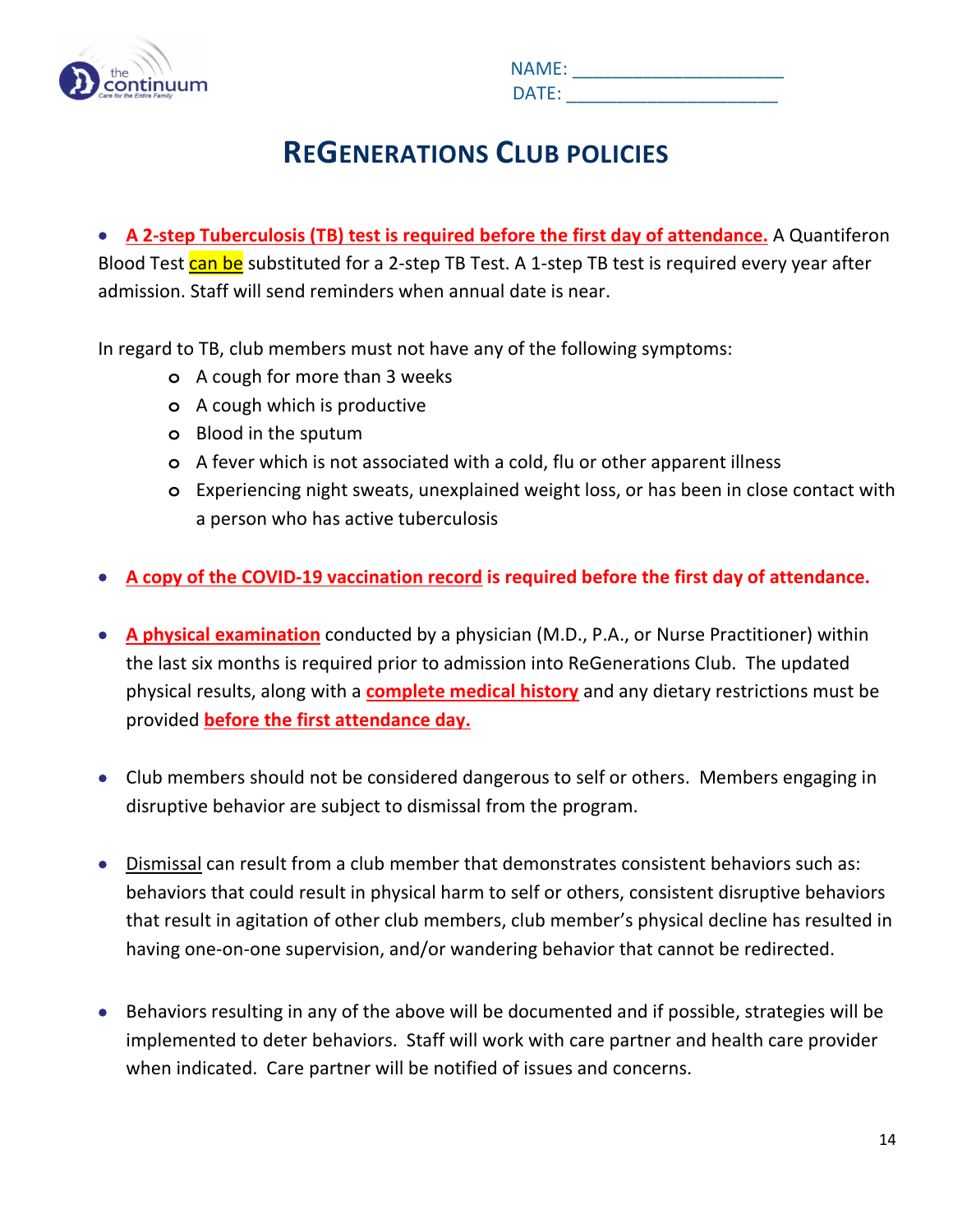

|     | <b>NAME:</b> |
|-----|--------------|
| lum | DATE:        |

- Club member must be able to communicate his or her needs to ReGenerations staff either verbally, written, or through gestures; and club member must not require any form of restraint or sedative, unless ordered by a physician.
- Club member or care partner is responsible for arranging transportation to and from ReGenerations Club. Club members **MUST** be picked up from the Club no later than 5:00 pm. **RTC Access rides must not be scheduled for later than 4:30 pm to ensure pick-up at 5 p.m.**
- Club member or care partner is responsible for providing proper daily dosage of medication taken while at ReGenerations Club. Member will self-administer medication. ReGenerations will have a secure area for medications and can remind members when it is time for medications.
- Club member or care partner is responsible for informing ReGenerations staff if they are unable to attend on a scheduled day. Members who frequently cancel without prior notification are subject to dismissal from the club or a \$10 charge for no call, no shows on scheduled days.
- Club members are served a meal for lunch, meeting 1/3 of the RDA requirements. Any ReGenerations member remaining in the facility longer than 6 hours will be provided with extra nourishment. Depending on dietary restrictions, ReGenerations staff will also provide extra nourishment as required or requested by members.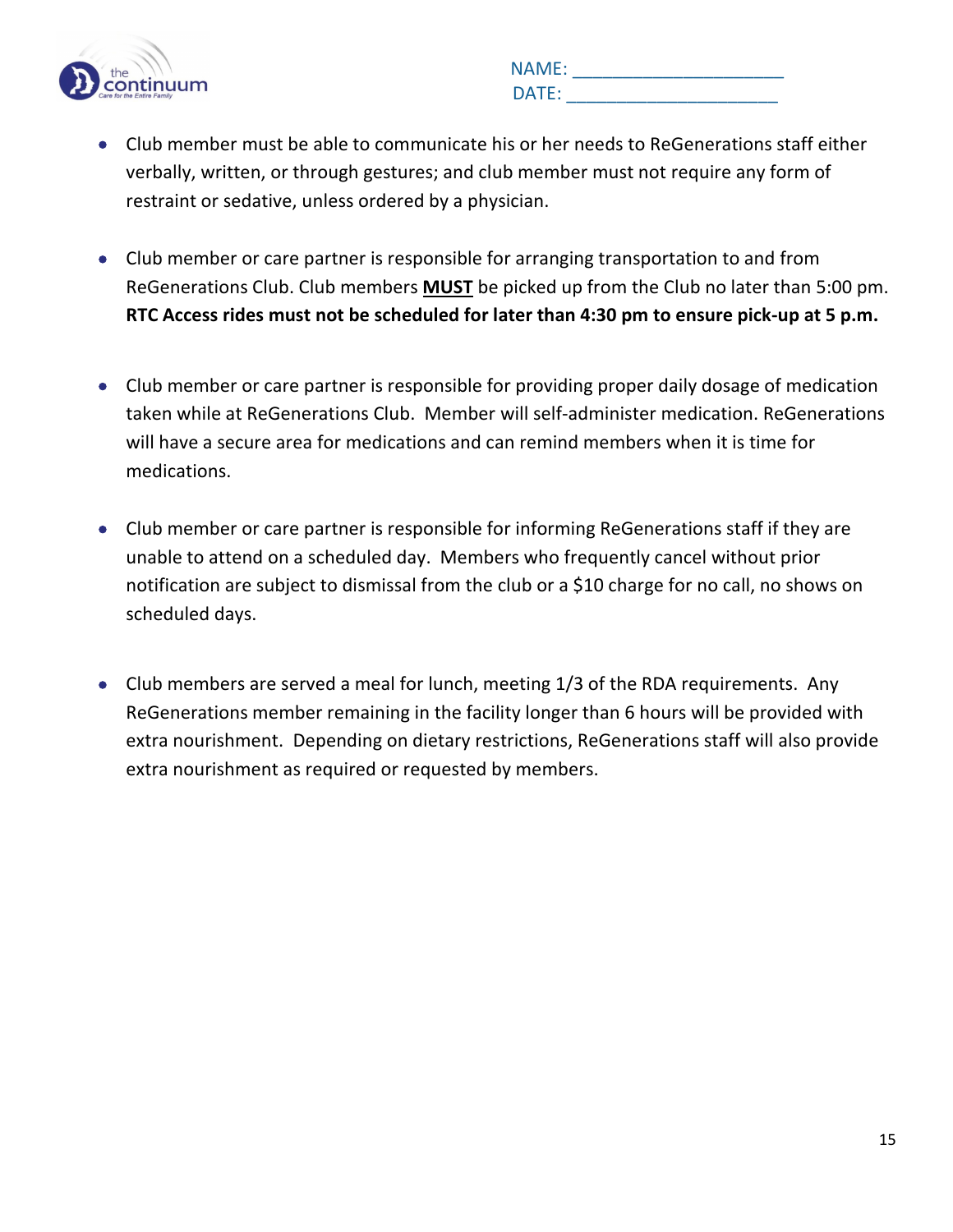

|     | <b>NAME:</b> |
|-----|--------------|
| lum | DATE:        |

# **ILLNESS POLICY**

- Club members are not permitted to attend the Club if they have had a fever in excess of 100°F, uncontrollable diarrhea or vomiting within the previous 48 hours.
- Club member or care partner agrees to notify staff immediately if club member or care partner are exposed to or contract a communicable disease.
- Care partner also agrees to pick up or arrange for transportation if club member becomes ill while at The Club.

\_\_\_\_\_\_\_\_\_\_\_\_\_\_\_\_\_\_\_\_\_\_\_\_\_\_\_\_\_\_\_\_\_\_\_\_\_\_\_\_\_\_\_\_\_\_\_\_\_\_\_\_ \_\_\_\_\_\_\_\_\_\_\_\_\_\_\_\_\_\_\_\_\_\_\_

\_\_\_\_\_\_\_\_\_\_\_\_\_\_\_\_\_\_\_\_\_\_\_\_\_\_\_\_\_\_\_\_\_\_\_\_\_\_\_\_\_\_\_\_\_\_\_\_\_\_\_\_ \_\_\_\_\_\_\_\_\_\_\_\_\_\_\_\_\_\_\_\_\_\_\_

Member/Care Partner/Guardian Signature Date

Anne Pott – ReGenerations Director Date Date Date

# **REGENERATIONS STANDARD ADMISSION WAIVER**

| The management of this program has agreed to exercise such responsible care toward                       |  |  |
|----------------------------------------------------------------------------------------------------------|--|--|
| (Club Member) as his or her own condition may require, however,                                          |  |  |
| ReGenerations Club is in no sense an insurer of his or her safety or welfare and assumes no liability as |  |  |
| such.                                                                                                    |  |  |

The management of ReGenerations Club will not be responsible for any valuables or money left in the possession of members while he or she is active in the Club.

| <b>Club Member Name</b>                   | Date |
|-------------------------------------------|------|
| Member/Care Partner/Guardian Signature    | Date |
| <b>Anne Pott - ReGenerations Director</b> | Date |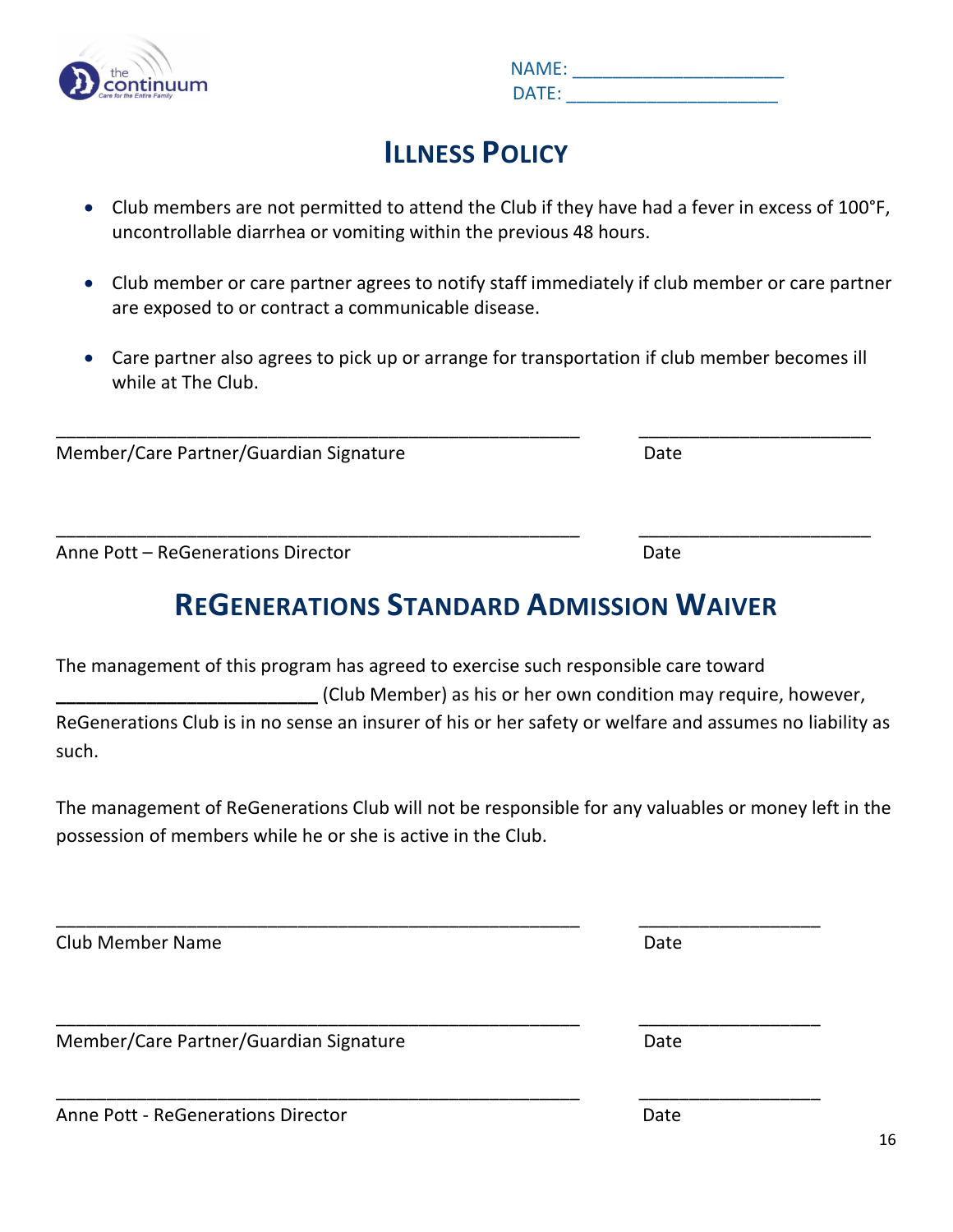

| lum | <b>NAME:</b>    |
|-----|-----------------|
|     | $\mathsf{DATF}$ |

### **REGENERATIONS PRIVACY DISCLOSURE**

The Continuum offers a variety of activities throughout the month for the club members to enjoy. Due to the Health Insurance Portability and Accountability Act (HIPAA), we want to inform you that many people from the community will be in ReGenerations Club for your enjoyment and entertainment. We provide each club member with a calendar at the beginning of each month so that you may be prepared for each activity.

**It is necessary that you sign a Privacy Disclosure acknowledging your awareness of our activities.**

- $\Box$  I am aware that The Continuum arranges many activities that may involve different members of our community and I am aware that they have signed confidentiality statements disclosing that they may not discuss or repeat any personal information they may hear while visiting The Continuum.
- $\Box$  I wish to be notified whenever a scheduled or non-scheduled member of our community is to attend ReGenerations whether to perform or help with a scheduled activity.

\_\_\_\_\_\_\_\_\_\_\_\_\_\_\_\_\_\_\_\_\_\_\_\_\_\_\_\_\_\_\_\_\_\_\_\_ \_\_\_\_\_\_\_\_\_\_\_\_\_\_\_\_\_\_\_\_\_\_\_\_\_\_\_\_\_

Phone Number **Best time to call** 

Club Member Name

Member/Care Partner/Guardian Signature

\_\_\_\_\_\_\_\_\_\_\_\_\_\_\_\_\_\_\_\_\_\_\_\_\_\_\_\_\_\_\_\_\_\_\_\_

\_\_\_\_\_\_\_\_\_\_\_\_\_\_\_\_\_\_\_\_\_\_\_\_\_\_\_\_\_\_\_\_\_\_\_\_

\_\_\_\_\_\_\_\_\_\_\_\_\_\_\_\_\_\_\_\_\_\_\_\_\_\_\_\_\_\_\_\_\_\_\_\_

Date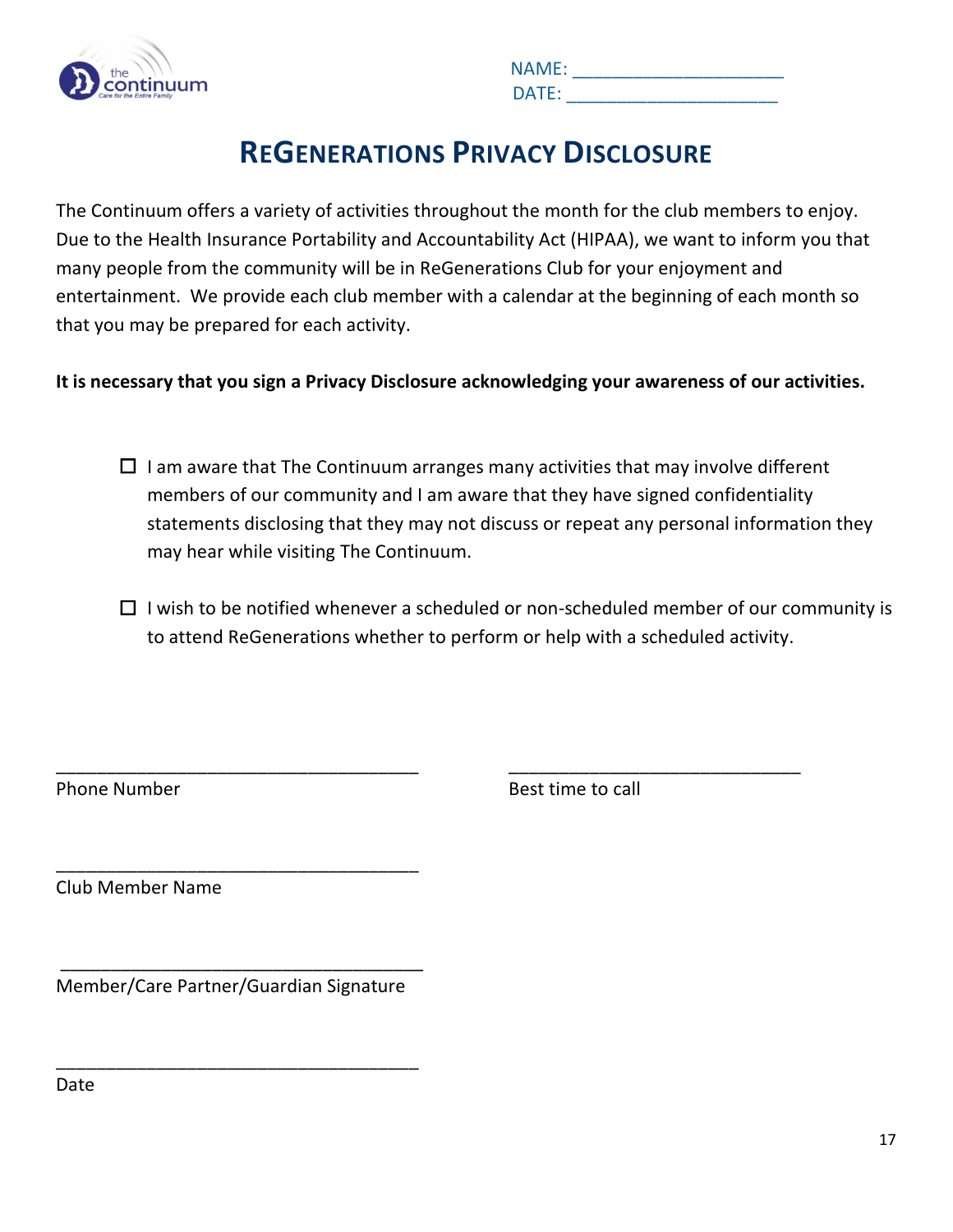

| lum | <b>NAME:</b> |
|-----|--------------|
|     | DATF<br>. .  |

# **REGENERATIONS PHOTOGRAPHY, VIDEO AND/OR AUDIO TAPING CONSENT AND RELEASE**

- $\Box$  I authorize The Continuum to photograph, video/audio tape club member which **may** be used for marketing purposes, and/or The Continuum's Facebook page.
- I **do not** authorize The Continuum to photograph, video/audio tape club member for marketing purposes, and/or The Continuum's/Regenerations' Facebook and/or Instagram page.

**\*We understand the importance of privacy in the lives of the people ReGenerations Club supports. However, standard procedure during new club member orientation is to develop an I.D. badge for them while they are at ReGenerations. A picture will be taken of them for this purpose.**

\_\_\_\_\_\_\_\_\_\_\_\_\_\_\_\_\_\_\_\_\_\_\_\_\_\_\_\_\_\_\_\_\_\_\_\_\_\_\_\_\_\_\_\_\_\_\_\_\_\_ \_\_\_\_\_\_\_\_\_\_\_\_\_\_\_\_\_

Club Member Name

Member/Care Partner/Guardian Signature de Care de Care Date

\_\_\_\_\_\_\_\_\_\_\_\_\_\_\_\_\_\_\_\_\_\_\_\_\_\_\_\_\_\_\_\_\_\_\_\_\_\_\_\_\_\_\_\_\_\_\_\_\_\_